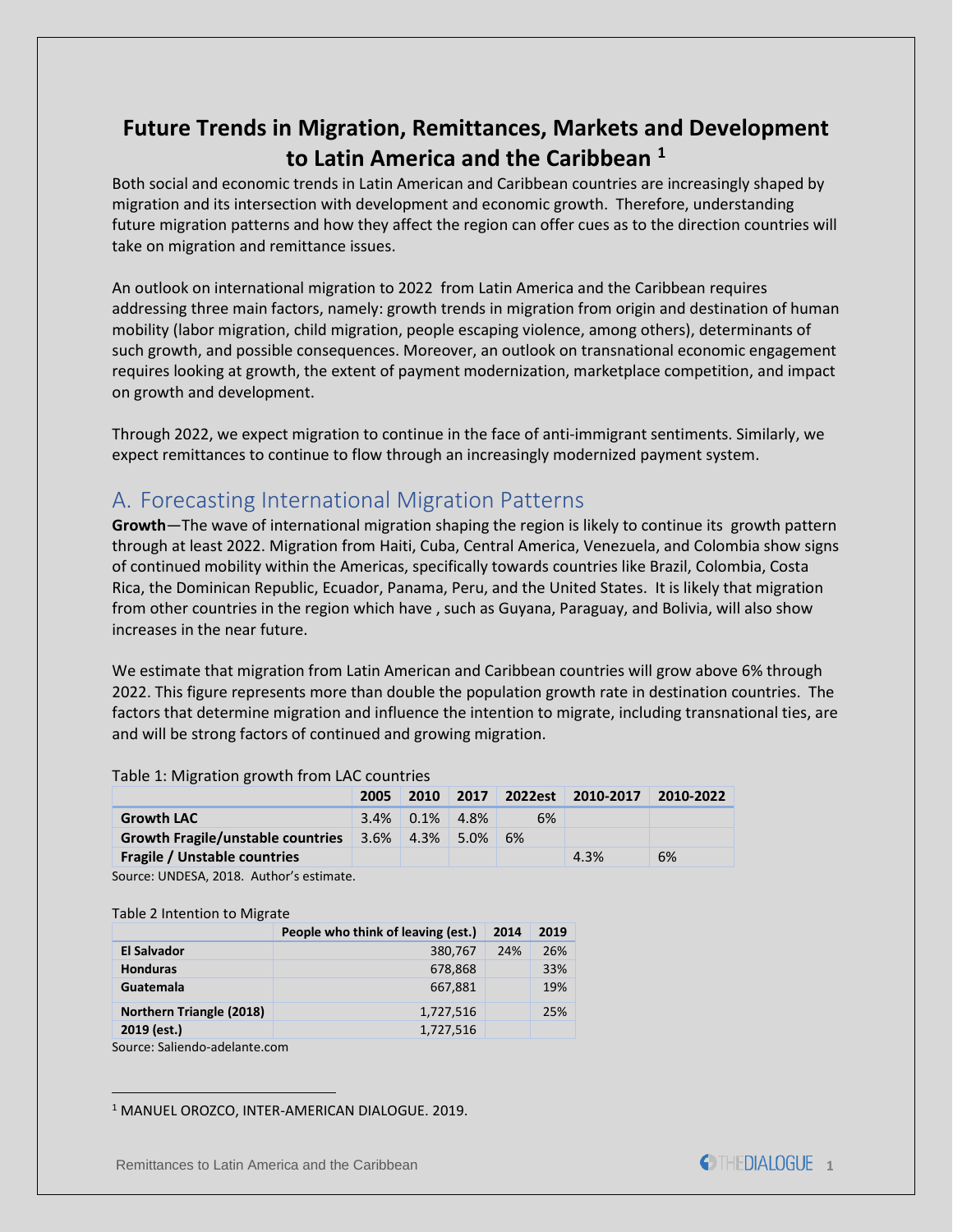**Determinants**—This growth is largely shaped by a continued deterioration of the [State in fragile](https://www.thedialogue.org/analysis/latin-american-and-caribbean-migration-from-weak-and-failing-states-updated/)  [countries.](https://www.thedialogue.org/analysis/latin-american-and-caribbean-migration-from-weak-and-failing-states-updated/) In most cases, this problem is associated with a chronic malperformance of governance and linked to systematic abuses of authority, social fragmentation, mushrooming of organized crime networks, and corruption. Moreover, these factors are accompanied by the worsening of all sources of potential economic growth. We observe a chronic deceleration of key indicators of economic growth such as exports of agricultural products and raw materials, tourism, or free trade zones.

In the case of Central America, migration will continue to be driven by three broad dynamics: victimization, transnational ties, [and an inability to earn decent incomes.](http://www.saliendo-adelante.com/) In the case of Haiti, migration is driven dramatically by State failure and transnational ties. Nicaragua and Venezuela are continuously pushing people out because of direct State threats to people, as well as due to economic crises

**Consequences**—This mobility is creating a network of people connecting other people. For example, our work on [Venezuelan migrants in four host countries](https://www.thedialogue.org/analysis/surveys-of-venezuelans-in-four-latin-american-countries/) showed than more than half of Venezuelans were planning to stay in those countries and not return home. The same pattern was observed among Haitians and Nicaraguans. In turn, these transnational networks ensure a pattern of continuity in short term migration, at least during the subsequent three years.

As a critical mass of foreign born people increases, one of the resulting realities is resistance among host societies to tolerate their visitors to the extent to externalize anti-immigrant, nativist sentiments, reducing visa entry, residency or temporary permanency permits.

As migrants arrive to countries like Panama, Ecuador, or Chile, which historically are not migrant host countries, the challenges of making inclusive public policies are shaping the political discourse. Moreover, border control across the Americas has turned into a major migration management issue. The critical issues under discussion are not likely to be addressed.

One of the controversial issues of 2019, the cutting of foreign assistance. This matter will be partly resolved through agreements that restore funding based on the condition that countries reduce migration. Meanwhile Venezuelan, Haitian, and Nicaraguan migrations will continue to grow with few responses from States. Some countries like the United States will offer a humanitarian approach but foreign labor integration will not be addressed through special programs.

### B. Family Remittances

Transnational economic engagement results from various activities through which migrants maintain links with their home countries, sending family remittances being the most known. Consuming nostalgic goods is another important activity.

The three critical issues particularly associated with remittances are growth in money flows, [the](https://www.thedialogue.org/analysis/remittances-to-latin-america-and-the-caribbean-in-2018-2/)  [modernization of the payments industry,](https://www.thedialogue.org/analysis/remittances-to-latin-america-and-the-caribbean-in-2018-2/) and the economic impact of these flows. For the next five years, we foresee continued growth but at a slower pace than what has been observed for the 2015- 2019 period. During this latter period remittances experience an annual 9% growth. For 2020-2025, the future of remittances will show a smaller but strong growth of around 7%.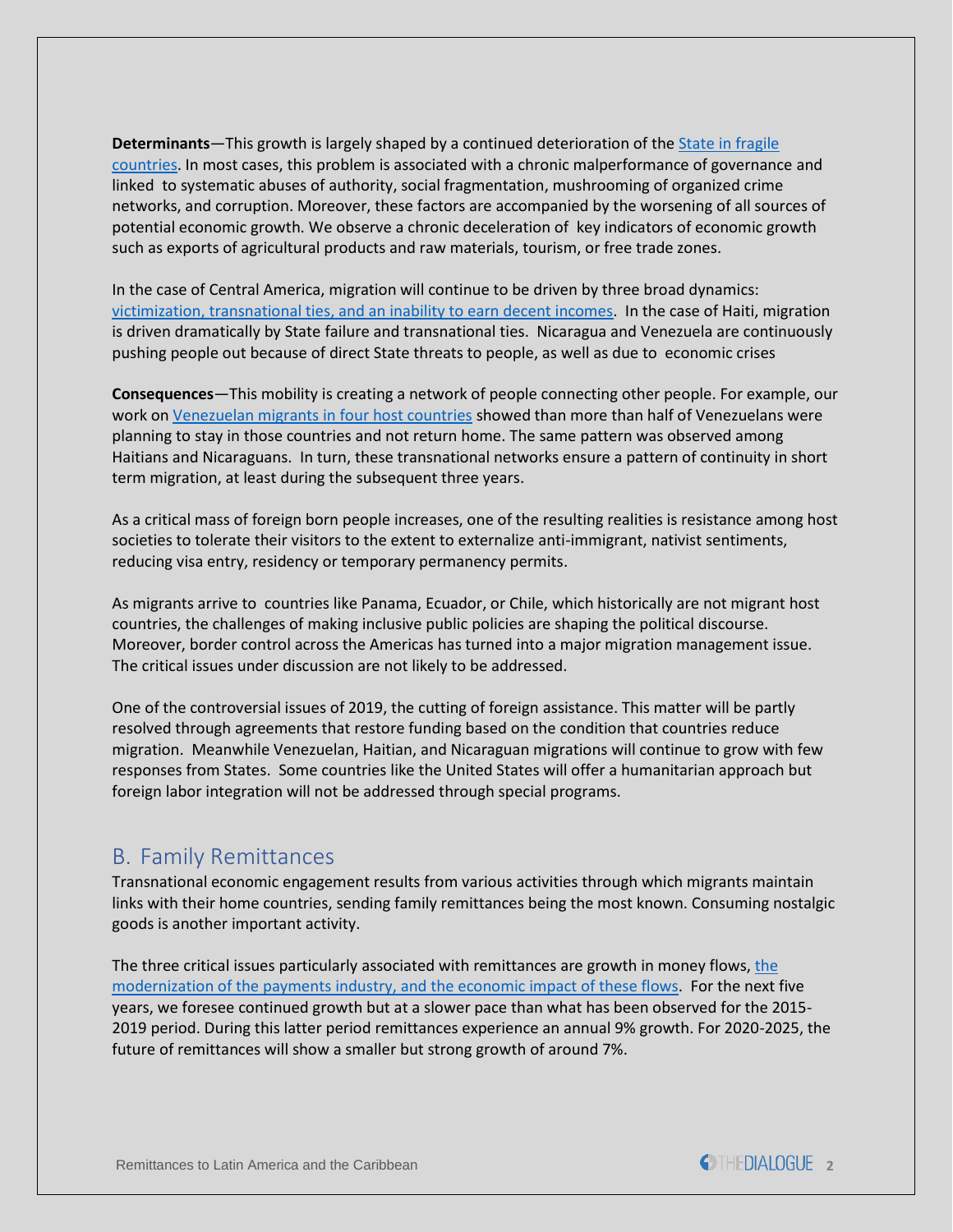The main factor explaining the continued growth in remittances relates to the increase in migration. Another contributing factor has to do with the fact that migrants are also sending more frequently to their relatives. Their decreasing expectations of returning home have shaped their intention to remit, causing them to send higher amounts annually by remitting more frequently. In the case of the Northern Triangle countries, where the highest growth was observed, the "Trump fear factor" explains why remittances have increased despite restrictions on entry.

| <b>Countries</b>                | 2019 e             | <b>Remittance Growth</b> |       |         |         | <b>GDP</b> | Growth  | <b>Remittances</b> |
|---------------------------------|--------------------|--------------------------|-------|---------|---------|------------|---------|--------------------|
|                                 | <b>Remittances</b> | 2016                     | 2017  | 2018    | 2019    | 2018       | 2019    | / GDP              |
|                                 | (,000,000 USD)     |                          |       |         | e       |            |         | 2018               |
| <b>Bolivia</b>                  | 1,296              | 2%                       | 7%    | $-1.6%$ | $-5.4%$ | 4.5%       |         | 3%                 |
| <b>Brazil</b>                   | 2,747              | 9%                       | $-3%$ | 11.5%   | 7.2%    | 1.2%       |         | 0%                 |
| Colombia                        | 6,999              | 5%                       | 13%   | 15.3%   | 10.6%   | 2.7%       |         | 2%                 |
| <b>Costa Rica</b>               | 519                | 0%                       | 3%    | $-6.0%$ | 4.0%    | 2.7%       | 2.9%    | 1%                 |
| <b>Dominican Republic</b>       | 6,833              | 6%                       | 12%   | 10.0%   | 5.1%    | 5.8%       |         | 8%                 |
| <b>Ecuador</b>                  | 3,179              | 9%                       | 9%    | 6.7%    | 4.9%    | 1.0%       |         | 3%                 |
| <b>El Salvador</b>              | 5,523              | 7%                       | 10%   | 8.5%    | 3.0%    | 2.8%       | 2.4%    | 21%                |
| Guatemala                       | 10,614             | 14%                      | 14%   | 13.4%   | 14.3%   | 2.7%       | 3.0%    | 12%                |
| Haiti                           | 3,378              | 7%                       | 20%   | 15.7%   | 2.9%    | 1.6%       |         | 39%                |
| <b>Honduras</b>                 | 5,271              | 5%                       | 12%   | 10.6%   | 10.7%   | 3.6%       | 3.6%    | 20%                |
| Jamaica                         | 2,366              | 3%                       | 1%    | 2.4%    | 0.2%    | 1.7%       |         | 16%                |
| <b>Mexico</b>                   | 35,137             | 9%                       | 12%   | 10.5%   | 5.0%    | 2.1%       |         | 3%                 |
| <b>Nicaragua</b>                | 1,660              | 6%                       | 10%   | 7.9%    | 6.5%    | $-3.8%$    | $-2.0%$ | 11%                |
| Panama                          | 469                | $-10%$                   | 4%    | 2.9%    | 2.6%    | 4.0%       |         | 1%                 |
| Paraguay                        | 548                | 19%                      | 7%    | $-3.0%$ | $-3.7%$ | 4.0%       |         | 1%                 |
| Peru                            | 3,354              | 6%                       | 6%    | 5.7%    | 4.0%    | 3.9%       |         | 1%                 |
| <b>Total selected countries</b> | 89,893             | 7.9%                     | 8.2%  | 7.3%    | 6.2%    | 1.9%       |         | 2%                 |
| Venezuela**                     | 3,400              | $\overline{\phantom{a}}$ | -     | -       |         | $-18%$     |         | 1%                 |

Table 3: Family remittances growth 2019

Source: Central Bank Data and INEC data for Panama; e= Estimates \*\* Venezuela 2018 remittance data is Inter-American Dialogue estimate based on survey data; previous years are unavailable. For GDP growth and Remittances GDP, Inter-American Dialogue estimates based on World Bank figures for GDP and economic growth. https://www.eluniverso.com/noticias/2018/12/26/nota/7113699/paisesamerica-latina-que-mas-creceran-2019

### **[Modernization of the Payments industry](https://www.thedialogue.org/current-projects/remittance-industry-observatory/)**

While the demand for money transfers increases, the money transfer industry is adapting to changing demands by offering online transfer services in the origin and destination countries. The growth of online payments is extraordinary. Growth is over 30% for some corridors, like U.S. outbound transfers to Colombia, Guatemala and Mexico.

For other countries, market share for online services is projected to increase to at least 20% of all money sent by 2020 to the region. In 2009, less than 1% of all United States remittance transfers to the region originated online, but, by 2022, this figure is projected to reach 30%. Remittance pick-up in home countries via digital wallets, mobile banking or account deposits will also grow to 10% of all transfers. The impact of this modernization is quite substantive insofar as the payment's ecosystem is reaching the entire population in the region and providing greater financial access.